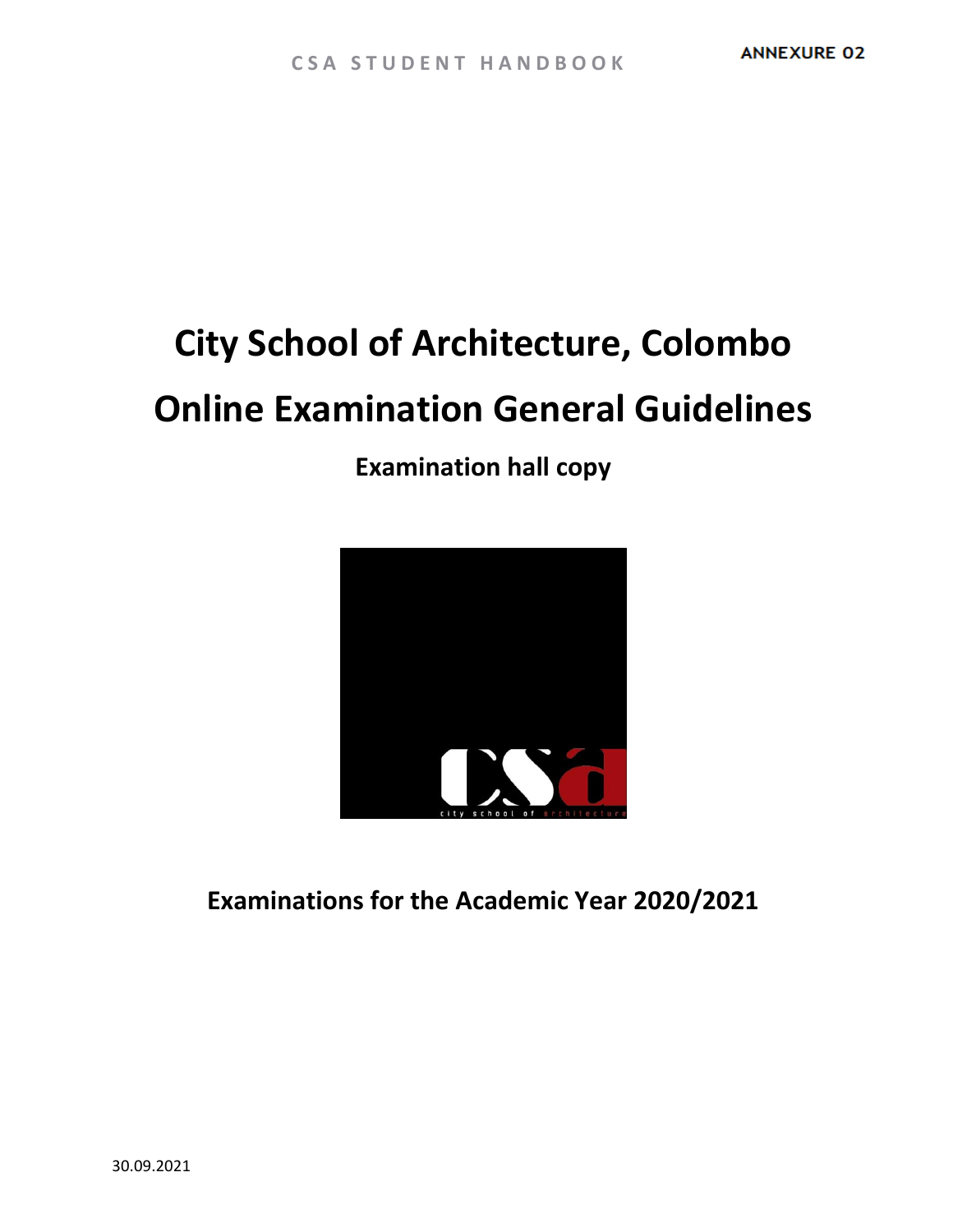# Contents

| 4.2.7.3 Examination Offences and Procedures for Summative Assessment Remotely7 |
|--------------------------------------------------------------------------------|
|                                                                                |
|                                                                                |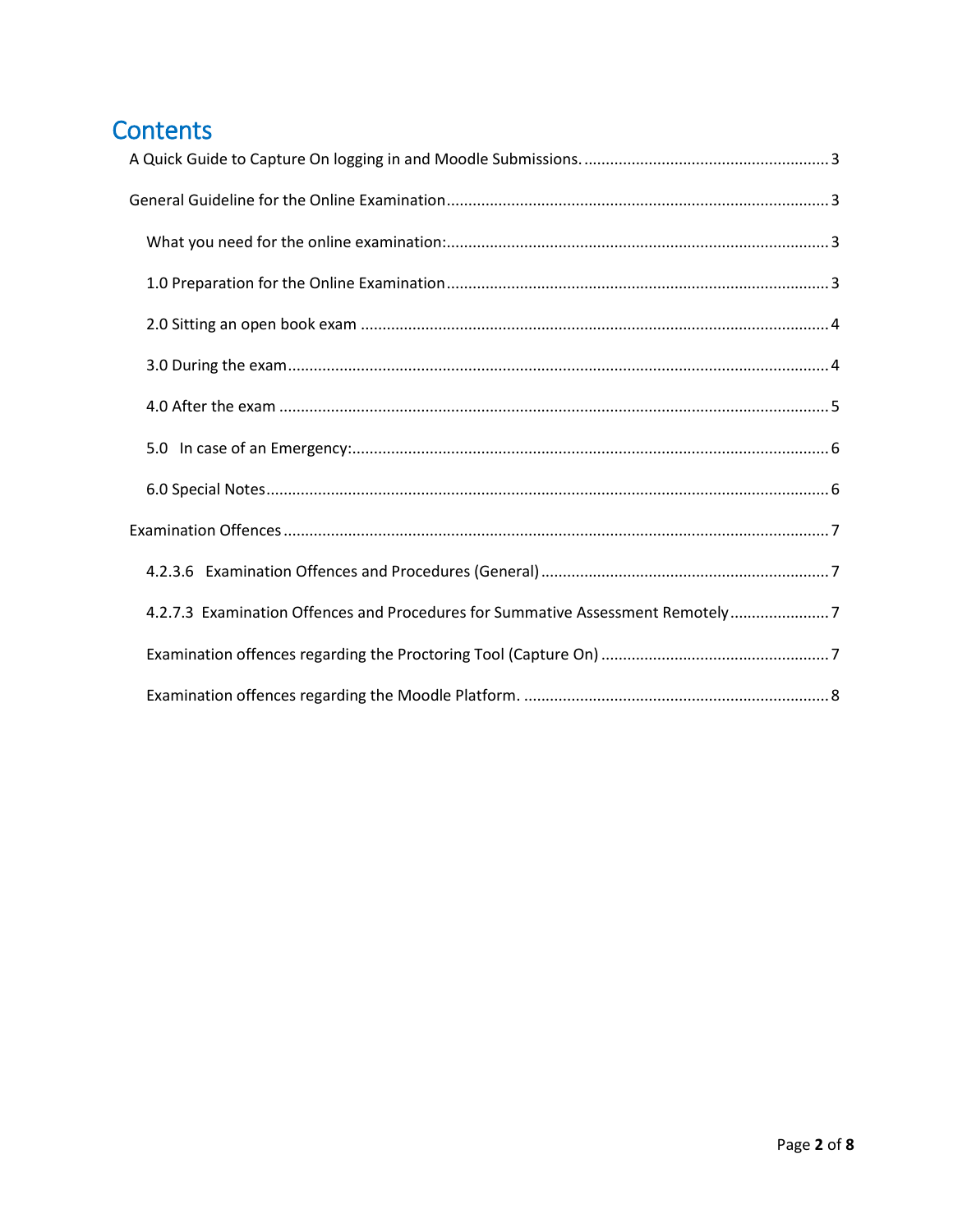# <span id="page-2-0"></span>A Quick Guide to Capture On logging in and Moodle Submissions.

[http://15.206.207.96/moodle/pluginfile.php/1959/mod\\_resource/content/1/Final%20-](http://15.206.207.96/moodle/pluginfile.php/1959/mod_resource/content/1/Final%20-%20Online%20Examination%20Guide%2025.09.2021.pdf) [%20Online%20Examination%20Guide%2025.09.2021.pdf](http://15.206.207.96/moodle/pluginfile.php/1959/mod_resource/content/1/Final%20-%20Online%20Examination%20Guide%2025.09.2021.pdf)

# <span id="page-2-1"></span>General Guideline for the Online Examination

## <span id="page-2-2"></span>What you need for the online examination:

- well-lit, stable workspace
- Primary Device Laptop/ Desktop (fully charged/ with power backup)
- Secondary Device Mobile device (Phone/ Tab) (fully charged/ with power backup)
- Working scanner application downloaded in your mobile device.
- Primary and secondary source of stable internet connection.
- Working web camera & Microphone built in or Connected to your primary device.
- Close proximity to charging ports
- Stationary Including Blue/ Black Pens, CR book/ note book for Writing Answers.
- Equipment needed scanner/ printer as per the student requirement
- Water, Medicine, a snack.

#### <span id="page-2-3"></span>1.0 Preparation for the Online Examination

- 1.1 Make sure that you are thorough with the examination timetable; the date, the time your exam starts and finishes.
- 1.2 Make sure that others are aware that you're taking an exam so that you're not disturbed; consider putting a 'Do not disturb' sign on your door. Angle the camera so that the invigilator can see the writing surface.
- 1.3 Have the commodities you need with you, eliminating the need to get up mid-way during the examination to go search for them.
- 1.4 Try to minimize distractions (for example, turn off social media notifications) and, as far as you can, try to replicate your normal exam mindset.
- 1.5 Have your stationary arranged, answer script papers, cover page, numbered and in order, prior to the examination, to avoid last minute panic. Make sure your Chrome browser is updated.
- 1.6 Be dressed in a presentable, but comfortable manner, as the proctoring tool will capture your images.
- 1.7 It is Mandatory that students log in to the Moodle and proctoring system, and finish initial registering at least 15 minutes prior to the examination.
- 1.8 Students should follow the exact procedure for the registering to Capture On. After registering they SHOULD NOT attempt to close the browser/ share screen/ mute the microphone. This is an examination Offence. Even if the power goes off, you are not allowed to close the browser or shutdown the computer/ Laptop. They should not close the screen either.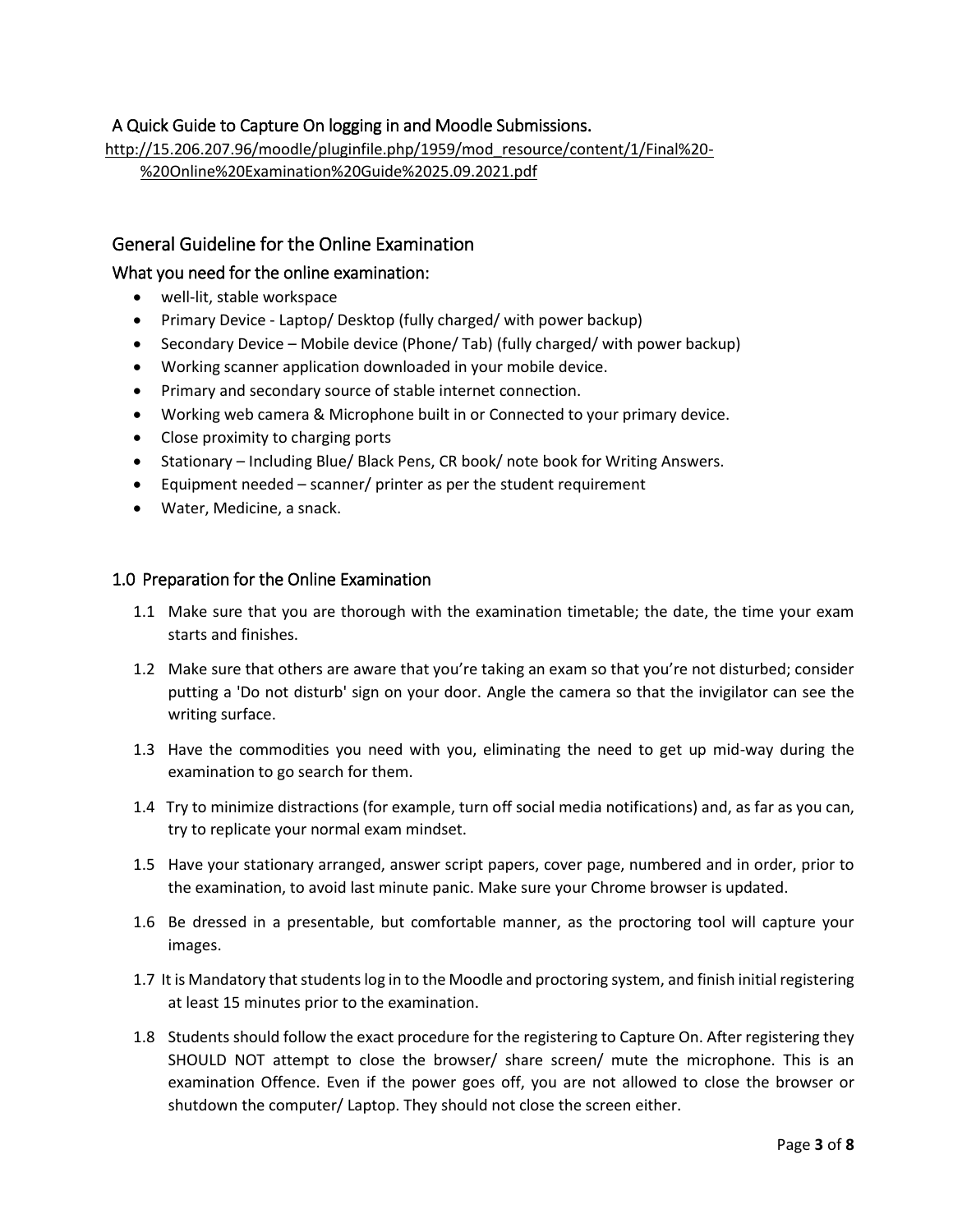#### <span id="page-3-0"></span>2.0 Sitting an open book exam

- 2.1 An "open book examination" is an assessment method designed in a way that allows students to refer to class notes, textbooks, or other approved material while answering questions.
- 2.2 The materials that could be take into/ allow in an open-book exam
	- The student's own notes, readings, reference materials or textbooks
	- Equipment like calculators, drafting tools etc.
	- Accessing internet or any other online resources will be restricted.
	- The student can't copy chunks of text directly from textbooks or notes. It will be considered as plagiarism.
	- The student should rely on his/her own knowledge and understanding as the main source of information and insight for answering the exam questions. To develop this self-reliance, early preparation is key. Any open-book material should be treated as a memory aid and a source of supporting information to help the student to check his/her references, facts or examples.
- 2.3 All answer scripts should be **handwritten** with clear, legible handwriting, clear annotations and sketches as specified on white paper.
- 2.4 It is important that you do not copy directly from notes or books, as the examiner will be able to detect it, and plagiarism software will detect direct copying. **Answer the questions in your own words**.
- 2.5 You are not allowed to copy from materials other than received from your lecturers at CSA or short notes made, based upon the main lecture notes received.
- 2.6 The mobile device should only be used as a secondary back up in case of an emergency- internet hotspot/ scanning the documents/ uploading to Moodle/ Calling an invigilator or Technical support (as noted in the examination Moodle page for the Day).
- 2.7 Students can use the headphone/ earphone mic for sound recordings for Capture On but NOT WEAR it. They can plug it in to the laptop/ desktop, and keep aside.

# <span id="page-3-1"></span>3.0 During the exam

- 3.1 Students coming into Moodle after 30 minutes of the start of the examination are considered absent and submissions will not be considered.
- 3.2 The 'start 'of the examination is noted by the candidate activity of accessing the examination question paper.
- 3.3 Read the instructions carefully. Take to note the question numbers and pages.
- 3.4 Make sure to fill in the cover page with requested details.
- 3.5 Number each answer script page and write your index number on top of each answer script. DO NOT write your name.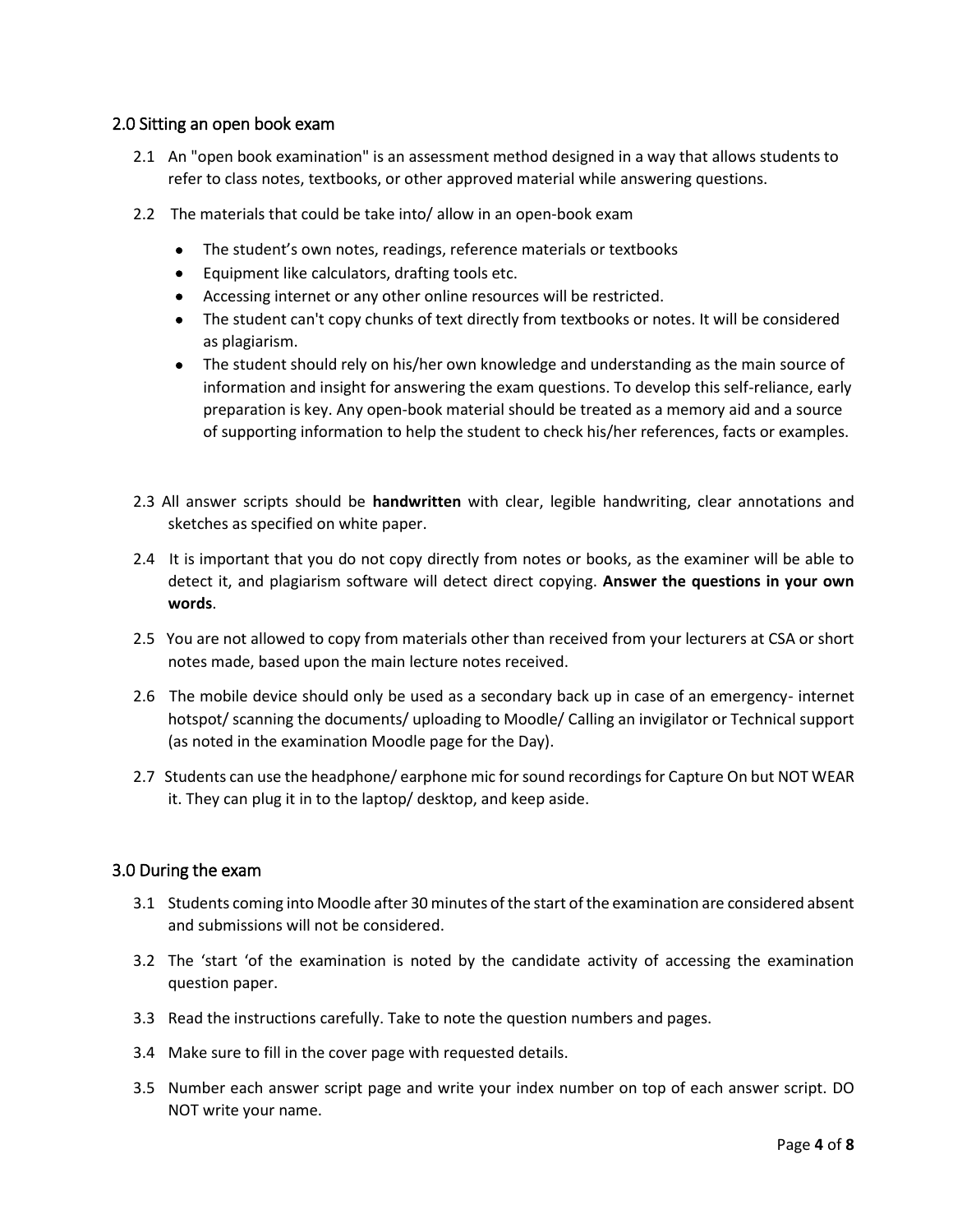- 3.6 When writing your answers, use black or blue ink and avoid using pencil because it does not show up clearly when using some scanner applications. If you use pencil for diagrams, ensure the lines are black enough to be picked up by the scanner. It may be advisable to use an ink pen or marker wherever possible.
- 3.8 Pay attention to question numbering in your answer script.
- 3.9 Leave clear side margins on your answer pages to allow space for comments by examiner.
- 3.10 Write on only one side of the paper, as this will make scanning easier and clear.
- 3.11 If you find that you're running out of time and still have some answers to write, try to give an outline for how you would answer the question – you are likely to get more marks for the attempt than you will for leaving a blank page.
- 3.12 Make sure only to use the time given to answer the examination paper and not delay to initiate the answer submissions. Your activities will be monitored by the proctoring tool.
- 3.13 Students must **CALL** invigilators or Technical support not WhatsApp/ text. Students need not take matters to hand and distribute advice via WhatsApp groups. **This is an offence.**
- 3.14 The requirement of using the mobile phone is considered;
- To resolve technical issue before examination
- To get invigilator advice for a query regarding a question.
- technical advice during examination
- To Scan and transfer documents at the end of the examination.

Therefore, other instances can be called into be questioned at a disciplinary panel.

3.15 Occasionally announcements will be made during an exam to clarify or correct a specific question or even warn a student. In such a case, students will hear a "ding ding" sound when a message is posted. Until they go to the Capture On tab and read and close the message, it will keep beeping.

#### <span id="page-4-0"></span>4.0 After the exam

- 4.1 You will be given 30 minutes of buffer time to be used only to upload the answer scripts to the Moodle examination page through the given submission link.
- 4.2 You are to make ONE PDF file of your answer scripts in a scanned manner. However, for modules that have Sections, separate the pdf as per the Sections, with a cover page attached for each.
- 4.3 However, Students should not start scanning and uploading the questions until the submission link becomes active – which is 02 hours after the start of the examination.
- 4.4 You must save the Answer Script PDF File as "Module code\_Subject Name\_IndexNo\_Section (if Applicable)

| Example: Module code | : ARCHENV1820   |
|----------------------|-----------------|
| Subject Name         | : Environment   |
| Index Number         | : CSA/1000/2021 |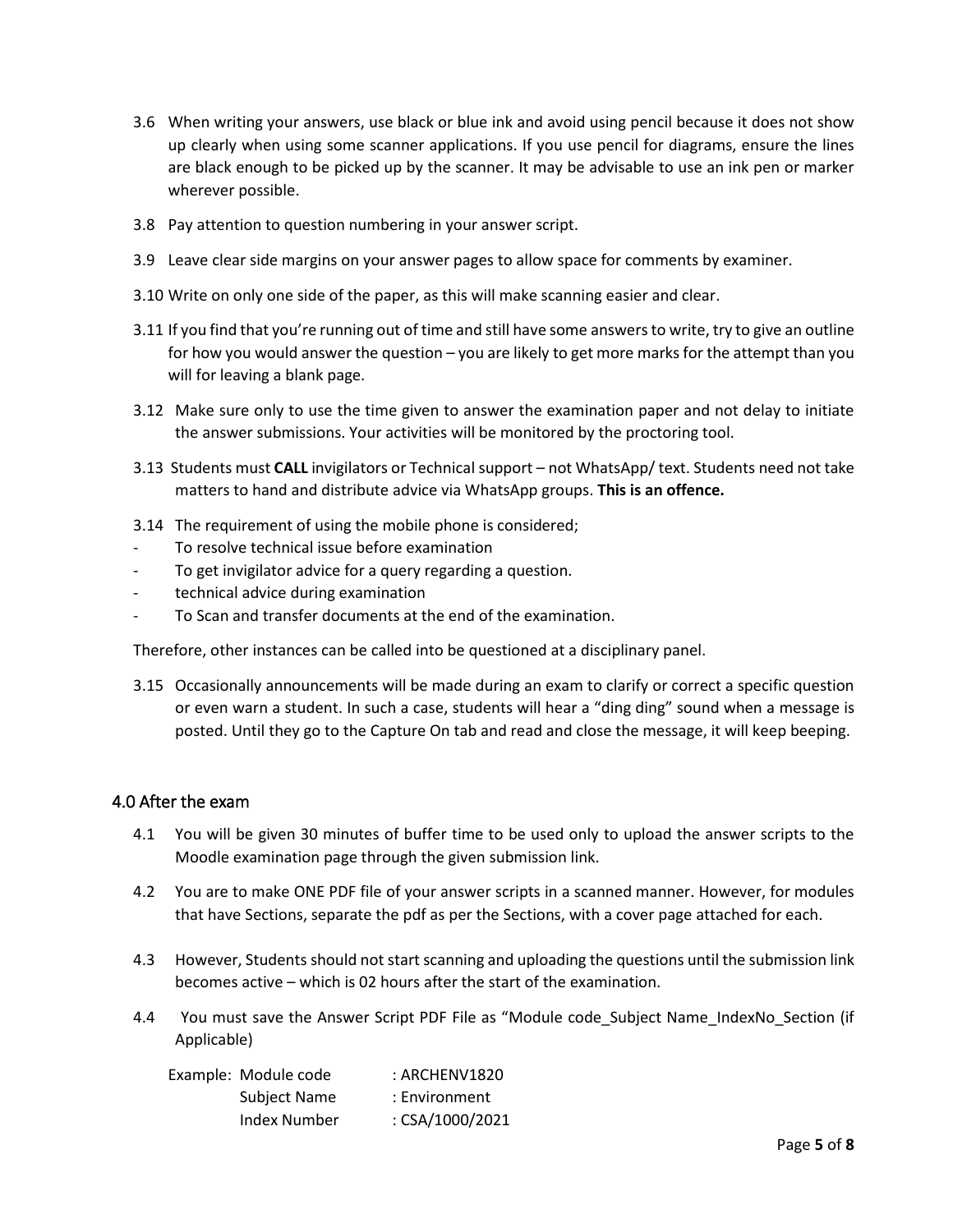Section : Section A

The PDF should be named as: **ARCHENV1820\_Environment\_CSA-1000-2021\_ Section A**

- 4.5Make sure to get a clear scan/ photographs of your answer scripts. Finalize the images or scans to uploadable PDF format. Transfer to the Laptop/ desktop to upload.
- 4.6 Students should not attempt to close Capture On browser or screen share until they have fully submitted the answers to the Moodle submission links.

# **4.7 Retain the CR book/ Note Pad or the Answer Sheets after the examination, in case it is required for investigation or substantiation.**

#### <span id="page-5-0"></span>5.0 In case of an Emergency:

- 5.1 If you have any subject related query you can contact the supervisor/ invigilator noted in the Moodle examination hall announcement section only, to rectify your issues.
- 5.2 Technical Support numbers will be notified in the Announcement section of the Moodle Examination hall.
- 5.3 For students who may require additional time to upload the answer scripts due to technical error, they will be provided with a solution to upload the papers, on request.

#### <span id="page-5-1"></span>6.0 Special Notes

- 6.1 Students who are habitually late in attendance or late in submissions will be noted for further inquiry.
- 6.2 Students must check the scanned pdf of the Answer script for clarity and any error before they upload the Answer Script PDF to the submission link provided in the Moodle Examination page.
- 6.3 Any form of Examination misbehavior, plagiarism will be taken as an examination offence, and the student will have to present his/herself to the Examination offences board for Examination Offence procedure & inquiry.
- 6.7 Students should make sure the software in Desktop computer/ Laptop as well as scanning device (Mobile/tablet/i-pad etc.) be updated, to avoid the submission of unreadable files to the examiners.
- 6.8 Students should be aware of the scanning quality of their scanning application or scanner. Students can download the latest scanning applications available in Google Pay Store or iOS App Store (Apple phones) to their mobile and use it, provided that the scanned document is readable to the viewer.
- 6.9 Students are requested to have the application "Anydesk "downloaded to their desktop computer or laptop in order to assist via remote access in extreme technical problems.
- 6.10 Students are requested to use the Chrome browser for the Moodle as well as the Proctoring tool.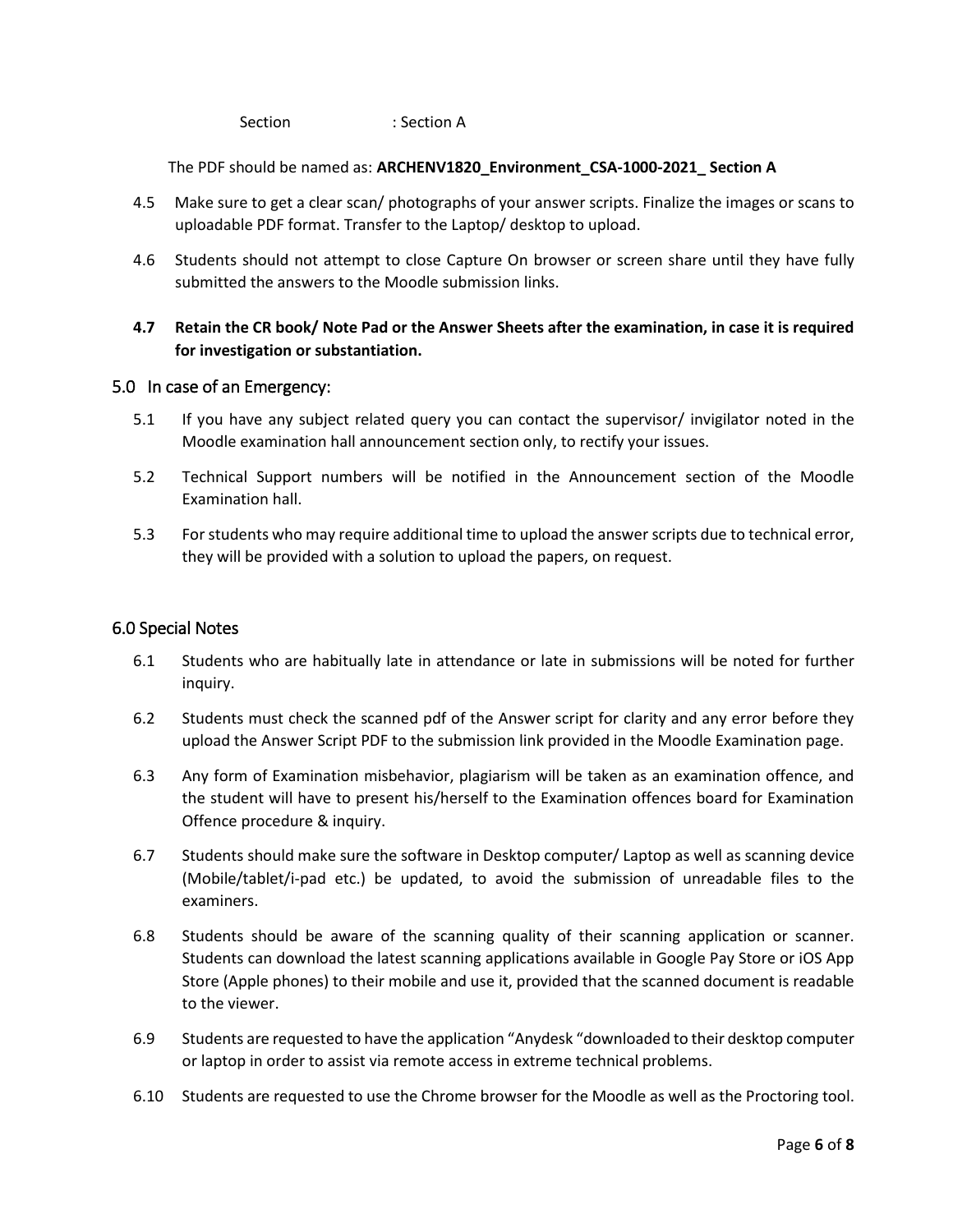6.11 General guidelines for Examination and student discipline as per the CSA by-laws, CSA Examination rules and regulations, etc. will be adhered to, during this online examination.

# <span id="page-6-0"></span>Examination Offences

## <span id="page-6-1"></span>4.2.3.6 Examination Offences and Procedures (General)

**Definition:** passing off the work of others as one's own including copying (reproducing or imitating), cheating, collusion (agreement to deceive, using words or ideas of colleagues or other students and passing them off as your own), plagiarism and other breaches of assessment or other examination regulations. Cheating, collusion and plagiarism are the use of unfair means of presenting work for assessment or of aiding another student to do so. Also preventing or attempting to prevent another student from being able to be assessed properly.

#### **(a) Examination offences are classified as follows:**

- i. Possession of books, notes, documents, unauthorized material or programmable electronic devices etc. (applicable for physical examinations)
- ii. Disorderly conduct that may disturb the smooth conduct of the examination.
- iii. Copying or exchange of notes or answer scripts.
- iv. Attempting to obtain or obtaining improper assistance from any other person or cheating or speaking to any person other than an authorized person.
- v. Impersonation
- vi. Continuing to write after the announcement "to stop writing" by the Chief Invigilator.
- vii. Aiding and abetting in the commitment of any of the above offences.

#### <span id="page-6-2"></span>4.2.7.3 Examination Offences and Procedures for Summative Assessment Remotely

- (i) The examination offences and Procedures for the remote examination will be same as 4.2.3.6 of the EPH /Student Handbook other than Item a) I (Possession of books, notes, documents, unauthorized material, or programmable electronic devices etc.) as the examination will be on an "open book" method.
- (ii) When the examinations are conducted using the Moodle as a virtual platform and the Proctoring Tool (Capture On) as an online proctoring tool, the students committing the following actions either by accident or by intention will be considered as an examination offence and will be subjected to disciplinary inquiry and the penalties as decided by CSA Board of Academic Studies.

#### <span id="page-6-3"></span>Examination offences regarding the Proctoring Tool (Capture On)

- 1) Sitting for the examination without fully registering or partially registered into the Proctoring Tool (Capture On) or if the evidence provided for not doing so is inconclusive.
- 2) Sitting for the examination without proper attire (Smart Casual recommended)